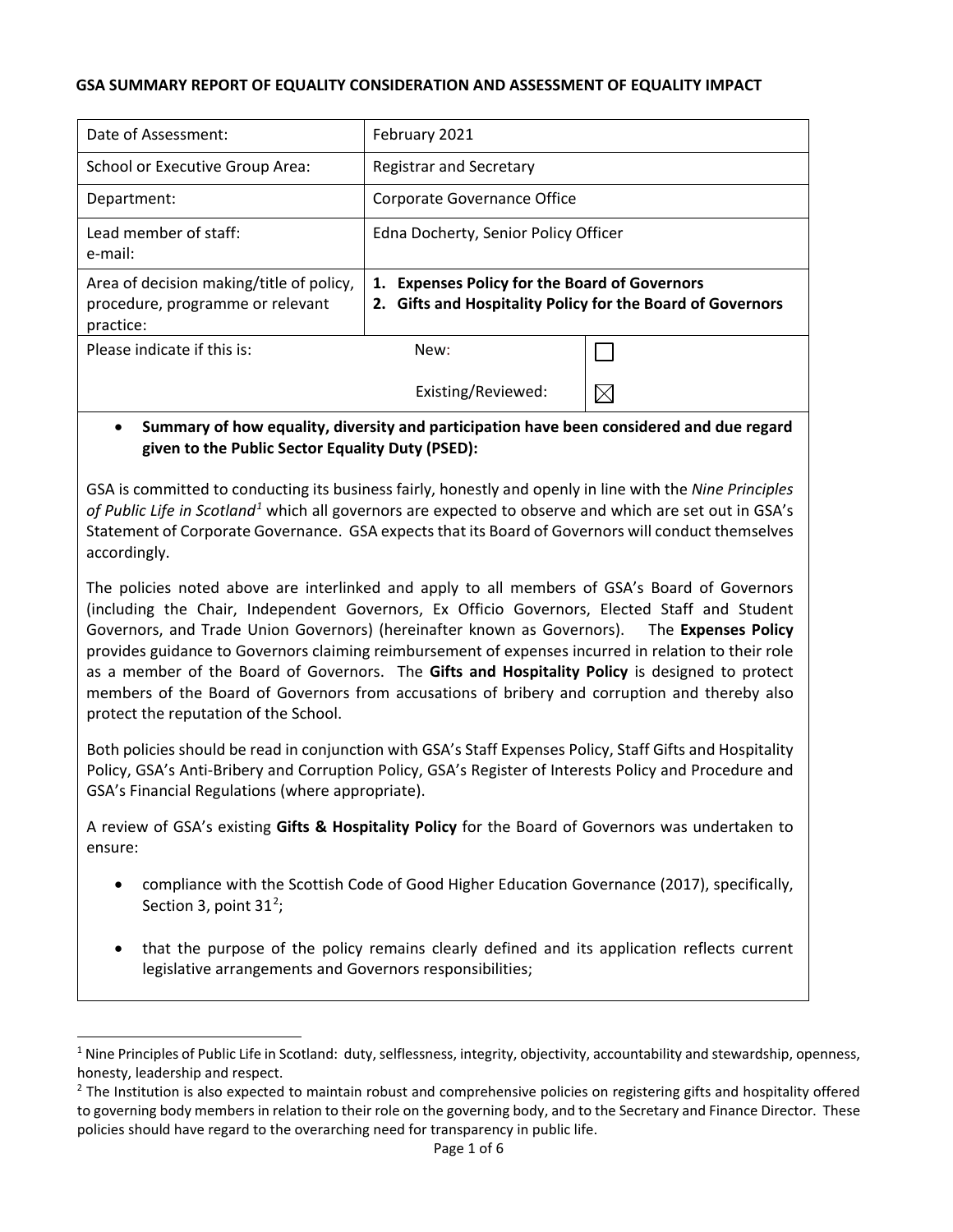• that GSA continues to protect members of the Board of Governors from accusations of bribery and corruption in alignment with the Bribery Act 2010.

The **Expenses Policy** has been designed specifically for the Board of Governors to ensure:

- that Governors conduct their business fairly, honestly and openly, in alignment with the Nine Principles of Public Life in Scotland.
- that the purpose of the policy reflects current legislative arrangements and Governors obligations, e.g. The Code of Good Higher Education Governance (2017), specifically, Section 1, point  $2<sup>3</sup>$  $2<sup>3</sup>$  $2<sup>3</sup>$ .

The nature of both policies is that they must apply equally and fairly to all members of the Board of Governors. They also serve to enhance the suite of documentation, retained by the Corporate Governance Office, that underpins the Statement of Corporate Governance and ensures GSA's alignment with relevant governance legislation, and complies with the Public Sector Equality Duties.

Both the PSED and Scottish Specific Duties 2012 have been considered as an integral aspect of the review and development of those interrelated policies.

- **1. Evidence used to make your assessment:**
- The Bribery Act 2010, which came into force on 1 July 2011 and which introduced a corporate offence of failing to prevent bribery. Offences under the Act include:
	- $\triangleright$  Offering, promising or giving a bribe to another person
	- $\triangleright$  Agreeing to receive or accept a bribe from another person
	- $\triangleright$  For an organisation to fail to prevent bribery
- Consultation of interrelated policies, e.g. GSA's Anti-Bribery and Corruption Policy, Staff Expenses Policy and Staff Gifts and Hospitality Policy, Gift Acceptance and Donor Relations Policy and Register of Interests (where appropriate).

# **Outline any positive or negative impacts you have identified:**

j

The potential for any **positive or negative impact** in respect of the three duties of the Equality Act 2010 has been identified as follows:

- **1. Eliminate unlawful discrimination, harassment, victimisation and any other conduct prohibited by the Equality Act**:
- Guided by both the Code of Good HE Governance (2017) and The Bribery Act 2010, the **Gifts & Hospitality Policy** is designed to protect members of the Board of Governors from accusations of bribery and corruption.
- It is recognised that corporate hospitality is part of normal business activity. There is therefore no intention to seek to penalise reasonable and proportionate hospitality for legitimate business purposes. Nevertheless, it is important that the giving or receiving of gifts and hospitality can stand up to internal and public scrutiny.

<span id="page-1-0"></span><sup>&</sup>lt;sup>3</sup> The members of a governing body, collectively and individually, must act in accordance with the Nine Principles of Public Life in Scotland which should be the foundation for the governing body's behaviour and its decision-making processes.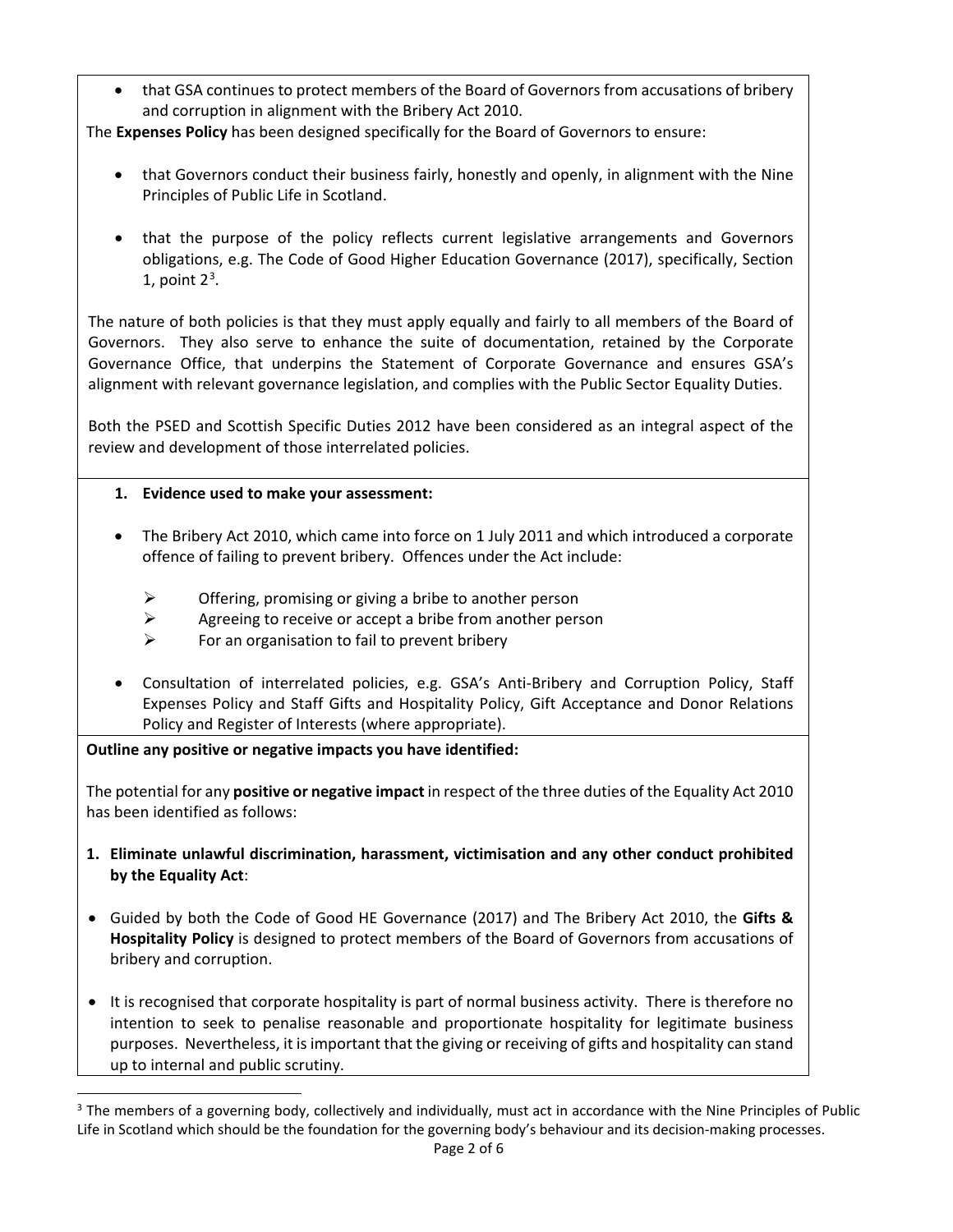- It is the policy of GSA that Governors are reimbursed the actual cost of expenses incurred wholly, exclusively and necessarily in the performance of their duties as a member of the Board of Governors. There is therefore no intention to seek to penalise reasonable and proportionate expenses for legitimate business purposes.
- The Policy states clearly that personal gifts or money (or monetary instruments should never be accepted, regardless of the amount. Gifts of money to the School should be received only if they are clearly charitable donations, coordinated through the Director of Development and the Registrar and Secretary.
- Both policies are based on the nine principles of public life, as noted above and is, therefore, likely to have a positive impact on the general duty to eliminate unlawful discrimination, harassment, victimisation and any other conduct prohibited by the Equality Act
- **2. Advance Equality of Opportunity between people who share a protected characteristic and people who do not share it:**
- The purpose of the **Gifts and Hospitality Policy** is to support and promote a culture of openness and accountability in which all Board members are able to raise genuine concerns about any attempts at bribery, as early as possible.
- It offers an opportunity for concerns around any perceived attempt at bribery and corruption to be reported to ether the Registrar and Secretary or through the School's Public Interest Disclosure (Whistle Blowing) Policy.
- The **Expenses Policy** should not have any impact (positive or negative) on the need to advance equality of opportunity between people who share a protected characteristic and people who do not share it. All persons who are required to adhere to the policy do so from a business perspective irrespective of their background.
- **3. Foster Good Relations between people who share a protected characteristic and people who do not share it.**
- The **Gifts and Hospitality** policy recognises the difficulty staff may face in deciding what is and what is not acceptable in terms of gifts or hospitality and, therefore, assures all Board Members that they will be provided with appropriate advice and support in such circumstances.
- The **Expenses Policy** should not have any impact (positive or negative) on the need to foster good relations between people who share a protected characteristic and people who do not share it. All persons who are required to adhere to this policy do so from a business perspective irrespective of their background.

No actual or potential **negative impact** on people from any protected characteristic group has been identified in relation to the application of both policies or their implementation.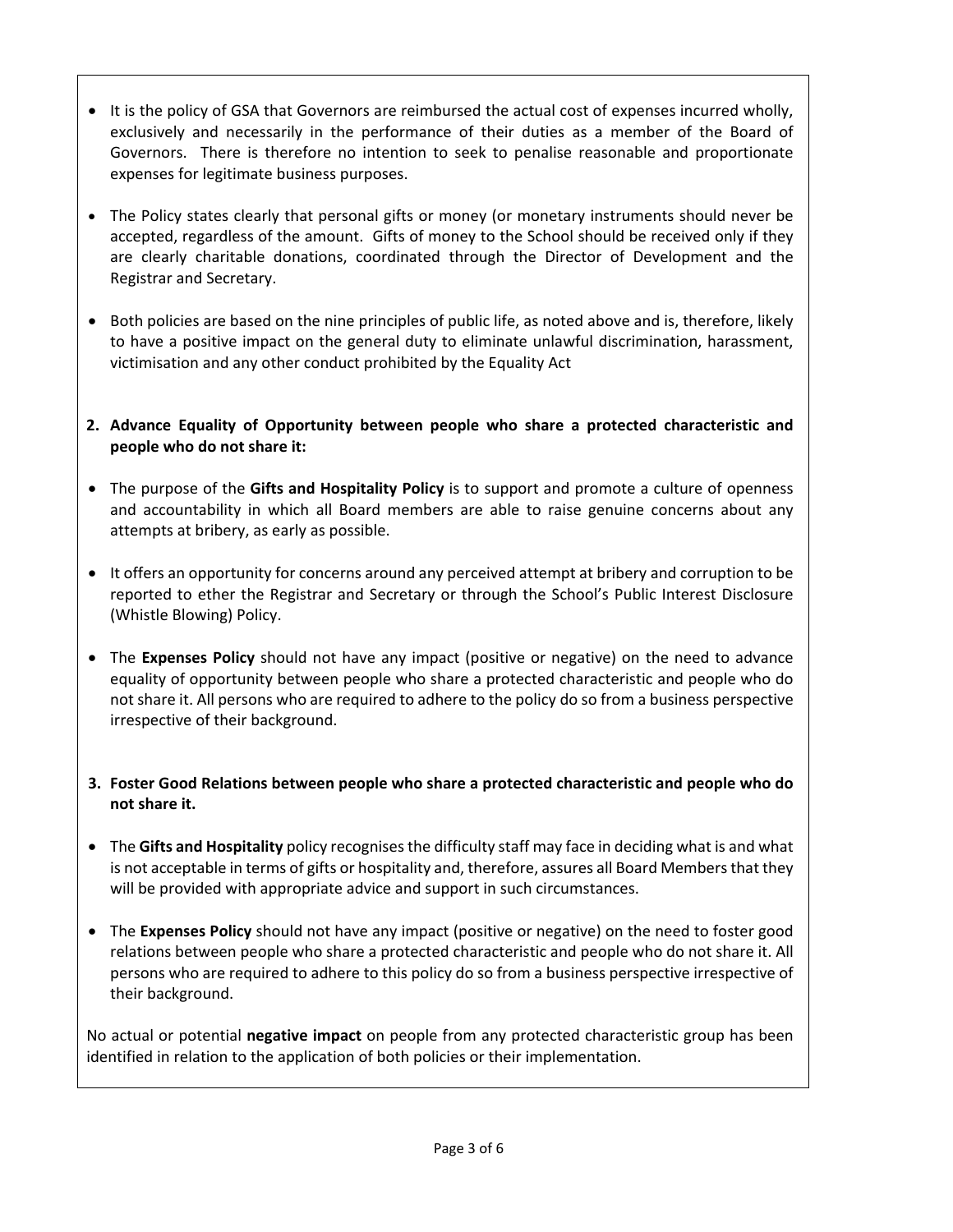# **4. Actions you have taken or planned as a result of your findings:**

(Please complete the action plan in this section)

| <b>Action</b>                                                                                                                                                                                                                                                                                                                                                                                                                                                                                                                                                                                                                                                            | <b>Equality Impact</b>                                                                                                                                                                                                                                                                                                                           | <b>Person</b><br>responsible                             | <b>Time frame</b>        |
|--------------------------------------------------------------------------------------------------------------------------------------------------------------------------------------------------------------------------------------------------------------------------------------------------------------------------------------------------------------------------------------------------------------------------------------------------------------------------------------------------------------------------------------------------------------------------------------------------------------------------------------------------------------------------|--------------------------------------------------------------------------------------------------------------------------------------------------------------------------------------------------------------------------------------------------------------------------------------------------------------------------------------------------|----------------------------------------------------------|--------------------------|
| 1. Monitoring and reporting                                                                                                                                                                                                                                                                                                                                                                                                                                                                                                                                                                                                                                              |                                                                                                                                                                                                                                                                                                                                                  |                                                          | Applied on<br>an ongoing |
| <b>Gifts &amp; Hospitality Policy:</b><br>Maintain robust monitoring<br>mechanisms of the application of<br>this policy. This will include:<br>$\triangleright$ to maintain an up to date<br>Register of Gifts and<br>Hospitality for the Board of<br>Governors, i.e. acceptance (or<br>rejection) of all offers of gifts<br>and hospitality made to<br>Governors, in addition to<br>acceptance (or rejection) of all<br>offers of gifts and hospitality<br>made by Governors to third<br>guests of GSA.<br>$\triangleright$ to comprise data on the<br>number and nature of<br>concerns raised informally and<br>formally, how they were<br>addressed and the outcomes. | <b>Gifts &amp; Hospitality Policy:</b><br>This policy, does not<br>appear to have any impact<br>(positive or negative) on<br>people who share a<br>protected characteristics<br>and people who do not.<br>Therefore, no further<br>actions, other than those<br>associated with monitoring<br>and reporting are<br>recommended at this<br>stage. | Registrar and<br>Assistant<br>Secretary to the<br>Board. | basis.                   |
| <b>Expenses Policy:</b><br>To carry out an internal audit on<br>an annual basis of:<br>$\triangleright$ all expenses submitted by<br>Governors, and<br>all Board of Governor related<br>expenses incurred by the<br>Corporate Governance Office,<br>e.g. expenses associated with<br>Board Away Days, facilitation<br>fees, etc.<br>To report on a quarterly basis to<br>the Audit and Risk Committee                                                                                                                                                                                                                                                                    | <b>Expenses Policy:</b><br>This policy does not appear<br>to have any impact (positive<br>or negative) on people who<br>share a protected<br>characteristic and people<br>who do not. Therefore, no<br>further actions, other than<br>those associated with<br>monitoring and reporting,<br>are recommended at this<br>stage.                    |                                                          |                          |
| and the Board of Governors:<br>$\triangleright$ a summary of all expenses<br>submitted by Governors<br>(overall total),                                                                                                                                                                                                                                                                                                                                                                                                                                                                                                                                                  |                                                                                                                                                                                                                                                                                                                                                  |                                                          |                          |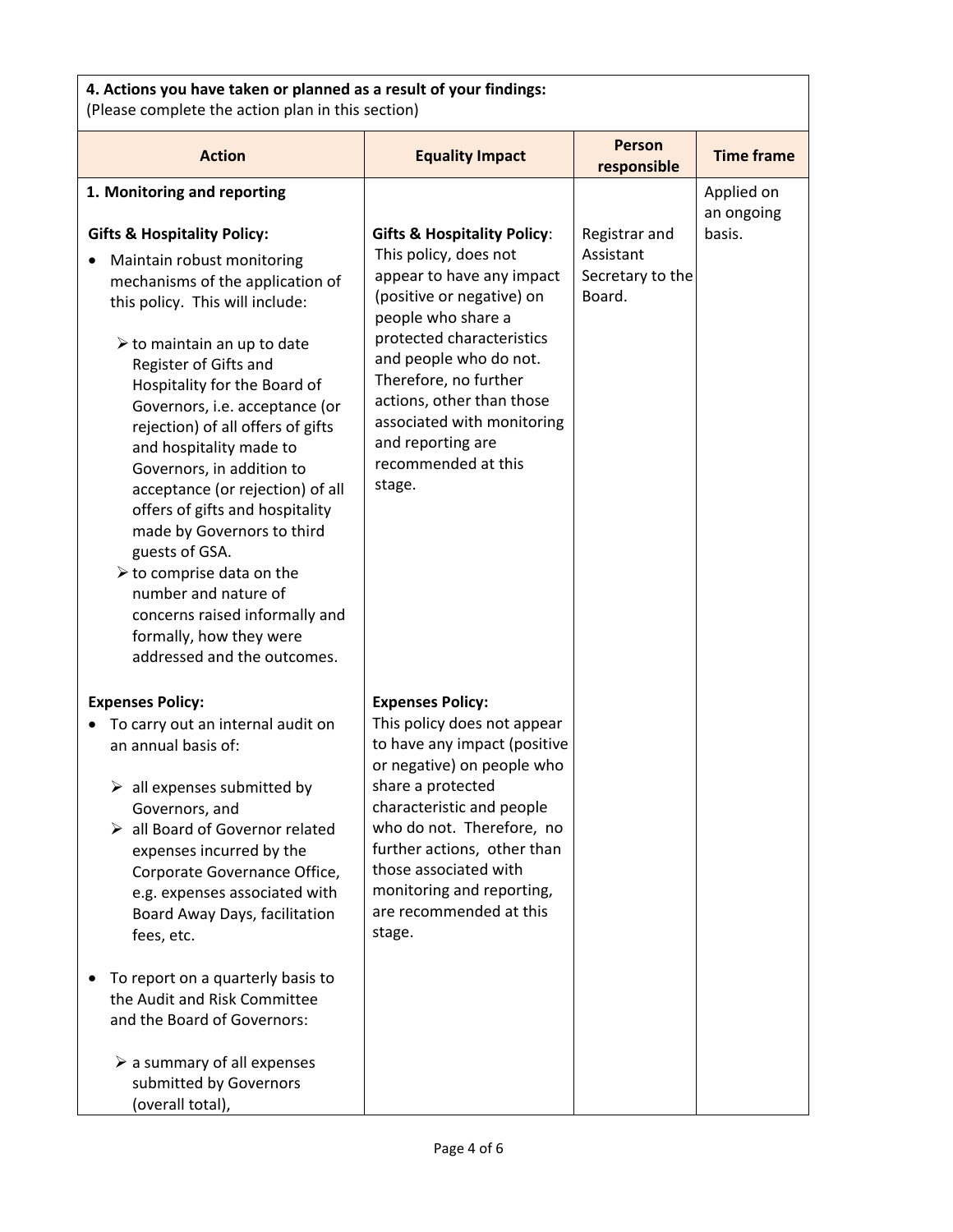| > all Board of Governors related<br>expenses incurred by the<br>Corporate Governance Office.                                                   |  |  |
|------------------------------------------------------------------------------------------------------------------------------------------------|--|--|
| • To provide the Chair of the Board of<br>Governors with a quarterly<br>breakdown of the expenses<br>submitted by each individual<br>Governor. |  |  |

## **5. Where/when will progress and the outcomes of your actions be reported and reviewed:**

The Registrar and Secretary will report annually to the Audit and Risk Committee in order to monitor the effectiveness of both policies and procedures.

## **6. How will your actions and intended outcomes contribute to the delivery of GSA's equality outcomes:**

Both policies will ensure that GSA and its Board of Governors maintain the highest standards and conducts all of its operations and business in accordance with relevant legislative arrangements and best practice in higher education governance.

The maintenance of appropriate robust monitoring mechanisms will provide data on the organisational culture of GSA and where relevant will be available to inform the delivery of the PSED and the Scottish Specific Duties and GSA's Equality Outcomes.

#### **The outcome of your assessment:**

| No action (no potential for negative or positive impact) |  |
|----------------------------------------------------------|--|
| Action to remove barriers/mitigate negative impact       |  |
| Action to promote positive impact                        |  |

#### **Sign-off, authorisation and publishing**

#### **Review Lead**

| Name               | Ms Edna Docherty             |
|--------------------|------------------------------|
| Position           | Senior Policy Officer        |
| Signature and Date | Edna Docherty, February 2021 |

#### **Executive Lead**

| Name               | Dr Craig Williamson     |
|--------------------|-------------------------|
| Position           | Registrar and Secretary |
| Signature and Date | 15 February 2021        |